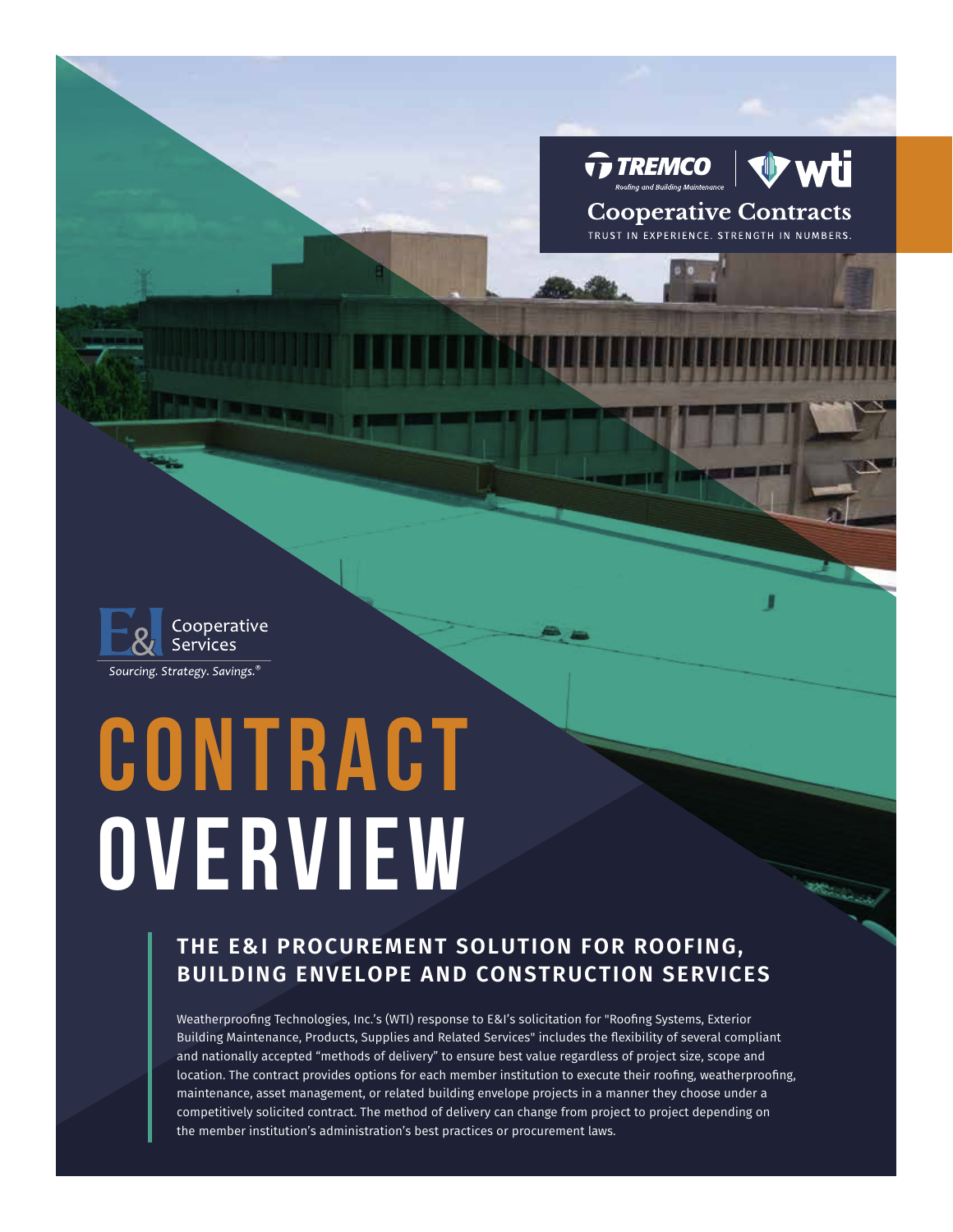**1**

**2**

**3**

### **HOW DO MEMBER INSTITUTIONS PROCURE ROOFING & BUILDING ENVELOPE SOLUTIONS?**

The contract allows for five unique Methods of Delivery for the member institution to utilize to procure roofing and building envelope solutions.

#### **WHAT IS RSMEANS?**

RSMeans is a nationally accepted Construction Cost Estimating Data Price Book. It has been used by the construction industry for over 70 years as a basis for pricing projects considering every facet of a construction project, including materials, labor, transportation, storage, etc., and utilizes a coefficient based on regional costs.

#### **MATERIALS ONLY**

The member institution can procure Tremco materials and bid out the labor as a traditional bid. Under this method, the member issues a P.O. to WTI for the materials and a separate P.O. to their awarded contractor. *Tremco materials receive a 13.3% discount.*

#### **CONSTRUCTION MANAGEMENT SERVICES (CMS)**

CMS can be utilized with either *Material Only* purchases or as part of the *General Contracting* process. This allows member institutions the ability to add onto a material only order, in an à la carte manner, either just project management or varying levels of construction services such as specification development, safety plans, or management of various trades to complete a project.

#### **TURNKEY/FULL GENERAL CONTRACTING (GC)**

The member institution can procure material and labor (installation) solutions where WTI serves as the GC and is responsible for the entire project. WTI utilizes *best in class local subcontractors* from its network of qualified contractors that can include MBE, WBE, SDB, HUB, DBE, DVBE, SDV or BEP certified trades to meet customer requirements. The project is priced utilizing the contract's *line-item pricing* which includes labor and material based on a specific unit of measure. In addition, where necessary, GC projects can utilize *RSMeans* which is a nationally accepted Construction Cost Estimating Data Price Book.

**4**

#### **THE NATIONAL COOPERATIVE CONTRACTOR NETWORK**

Administered by Tremco, the National Cooperative Contractor Network provides educational entities and public agencies the ability to award roofing and building envelope projects to local contractors *who meet a variety of predefined criteria* under the competitively solicited and publicly awarded contract.

#### **5**

#### **JOC / IDIQ**

JOC (Job-Order-Contracting) / IDIQ (Indefinite Delivery/Indefinite Quantity) is a legal, well-recognized procurement method used by governmental entities for decades. WTI utilizes *best in class local subcontractors* from its network of qualified contractors that can include MBE, WBE, SDB, HUB, DBE, DVBE, SDV or BEP certified trades to meet customer requirements. This method of delivery utilizes *RSMeans* pricing.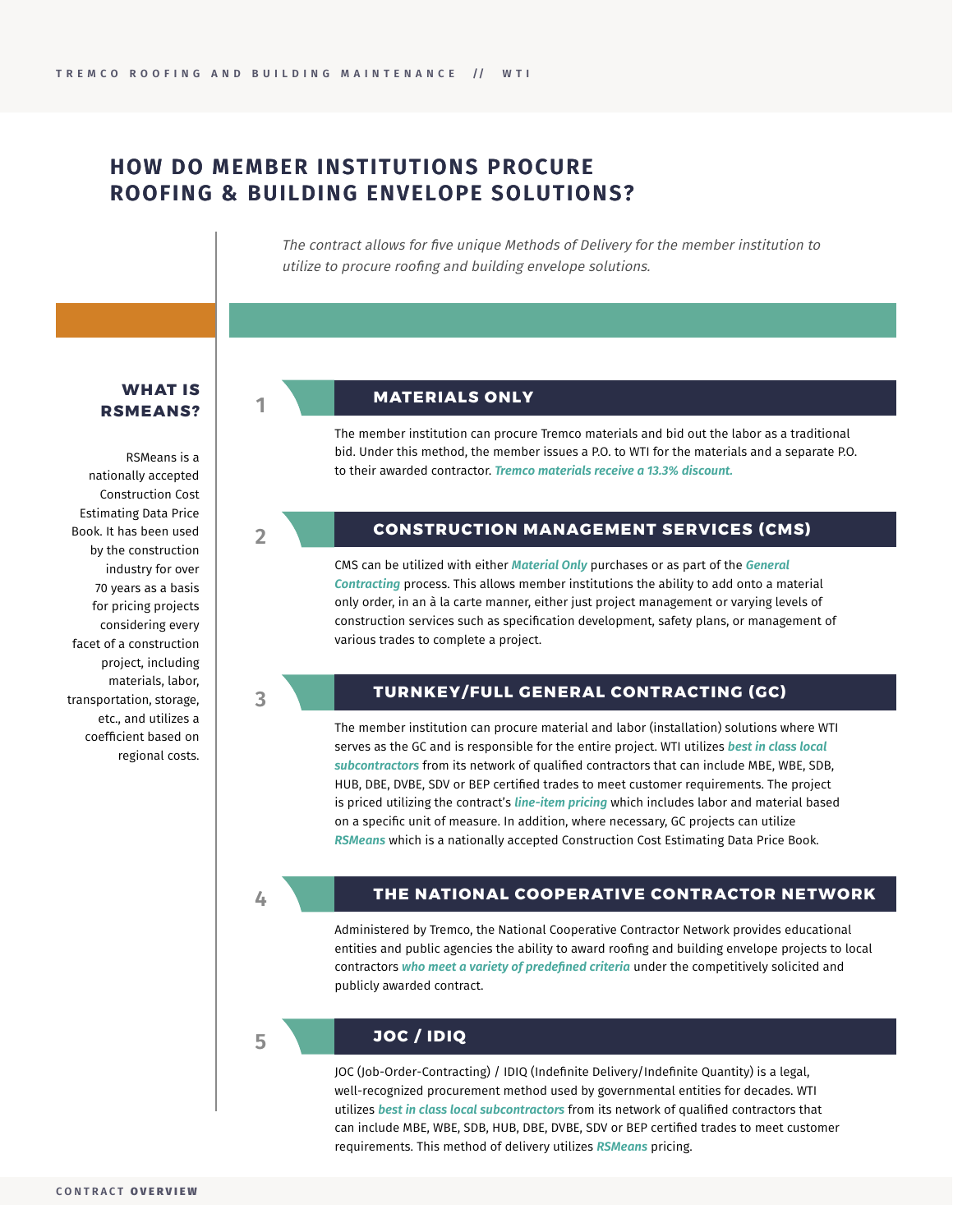



# **WORK WITH YOUR PREFERRED CONTRACTORS ENROLLED IN THE NATIONAL COOPERATIVE CONTRACTOR NETWORK**

Together with E&I, Tremco is pleased to offer participants the unique ability to compliantly work with their preferred roofing and weatherization contractors. In-Network Contractors are prequalified by meeting a range of qualifications, including quality, past performance, financial stability, safety and insurance requirements, and they follow the competitive pricing offered through the E&I contract.

As the Program Administrator, Tremco assumes responsibility for contractor enrollment and the management of this contract. Our goal is to ensure our customers have direct access to the quality contractors of their choosing, with the added assurance that the procurement process meets all state procurement laws and regulations as applicable.

**So if you'd like to award more work to a local contractor with a strong performance record, ask if they're a member of the National Cooperative Contractor Network. If they're not, encourage them to apply by emailing nccnadministrator@tremcoinc.com.**

## **WHAT CAN BE PURCHASED THROUGH WTI'S E&I CONTRACT?**

- **• Innovative and sustainable roofing and facility restoration products** for maximum longterm performance with minimum environmental impact, ease of application and lower labor costs
- **• Turnkey services** that extend roof life via advanced diagnostics, early intervention, timely maintenance and repair
- **• Turnkey roofing solutions** including restoration and full replacement
- **• High performance building solutions** including building weatherization, air barrier sealing, and building ventilation system cleaning/sanitizing to make your facilities comfortable, safe, healthy and efficient
- **• Diagnostic and weatherization services** to eliminate gaps, cracks and holes in the building envelope to protect buildings and occupants and manage energy consumption
- **• Asset management programs** to meet your buildings' performance and financial goals
- **• Construction project management** from the bid process through completion, including daily onsite supervision
- **• Rooftop safety evaluations and solutions** to meet safety goals and requirements